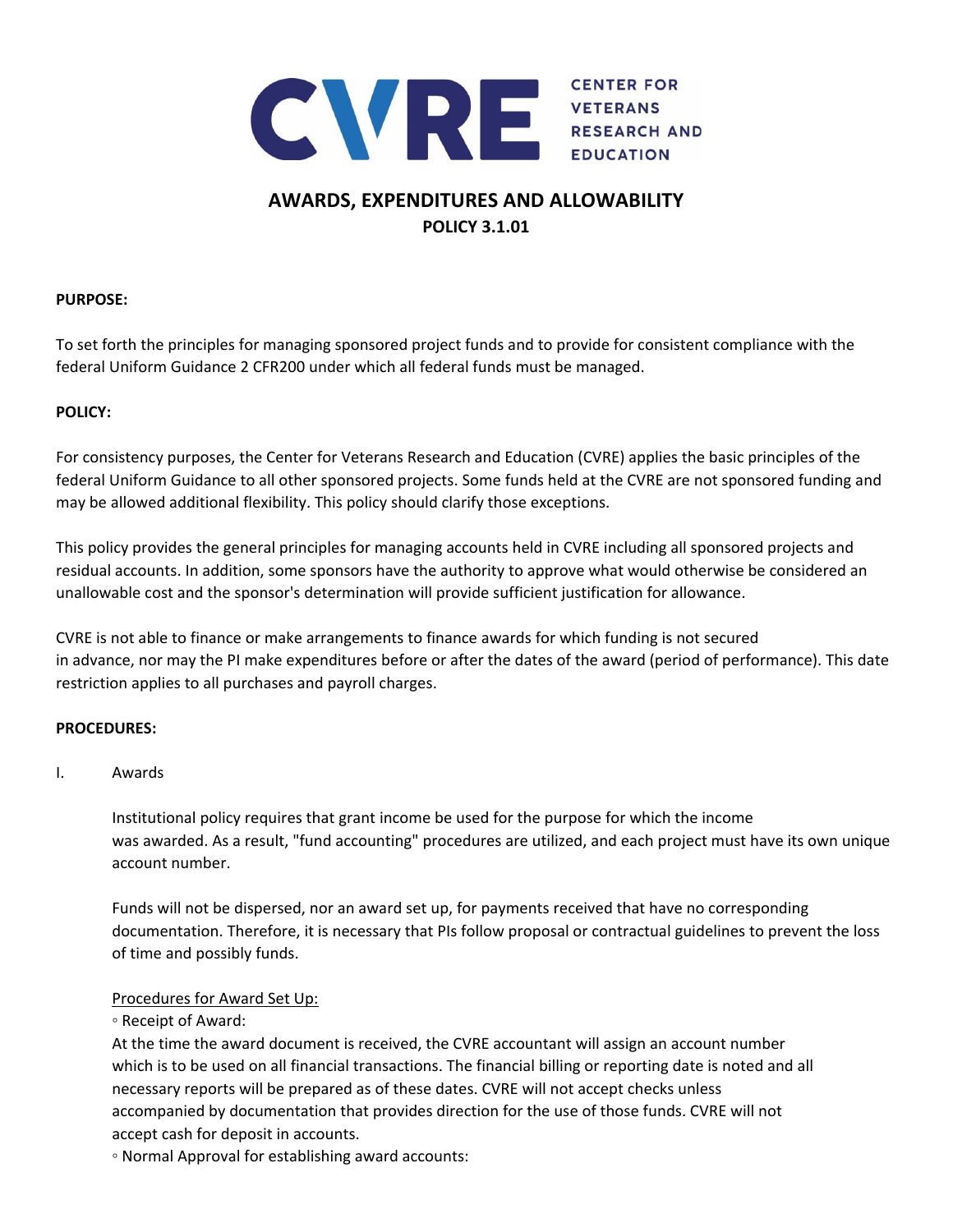Grant awards and finalized contract notifications are normally issued before the actual start date. Accounts are then established, and expenditures can be made on the first day of the award.

### II. Expenditures

# Procedures regarding Expenditures:

◦ Payroll over‐expenditures: Any payroll over‐expenditures will be the responsibility of the PI. Employees must be transferred off the project by notifying CVRE.

◦ Inadequate funding within the project period: The PI should be aware of account balances and monitor the availability of funds. However, if the PI overspends the budget of a project between the start and end dates, it is the responsibility of the PI to reconcile those expenditures; *purchases will automatically be rejected during that period*. CVRE will communicate cost overruns to the PI and Department within 30 (thirty) days.

◦ Post expiration expenditures: CVRE will not honor expenditures that are dated after the expiration of the award.

◦ CVRE will notify the PI of the approaching end date of the grant 60 (sixty) days before the closing date of the grant. Failure to respond or failure to receive the notification will not be grounds to alter this policy.

◦ Internal and external billing expenses: Because most funding agencies require final financial reports to be submitted 90 (ninety) calendar days after the award expiration, all internal and external billing will need to be submitted no later than 60 (sixty) calendar days from the award end date. Any invoice, whether internal or external, that has been approved prior to the end date and sent to CVRE within that sixty-day period will be honored and charged to the grant if it is within the period of performance. Vendors should be communicated with to explain the time constraints for receiving invoices at the end of a project. Invoices that are not received with in that sixty-day period will not be honored. It will be the responsibility of the PI to pay those expenditures by other means (other than another sponsored project).

### III. Allowable Costs

One of the most important underlying principles for determining the allowability and appropriateness of charges is ensuring that transactions are adequately documented. Adequate documentation includes an invoice or receipt that identifies WHAT was purchased, WHERE it was purchased, and WHO purchased it. In addition, WHEN it was purchased may also be a deciding factor on allowability. Adequate documentation is necessary to determine allowability and appropriateness.

The Principal Investigator (PI) or other responsible party overseeing an account and his/her unit are ultimately responsible for the allowability and appropriateness of expenditures charged to a sponsored project or residual account. The PI is in the position to determine the best use of his/her funds and should rely on the basic principles of the Uniform Guidance for allowability. Judgment on the reasonableness of all expenditures, and especially in the case of hospitality, is the responsibility of the department or unit managing the project or fund account. Certain types of expenditures are never allowable, except as noted below.

Allowable costs are those that are reasonable to the project; allocable; consistent; and conform to the restrictions set forth in the Uniform Guidance and the guiding principles of the sponsoring agency. CVRE has the responsibility to ensure that the costs assigned to a sponsored project are allowable, applicable, reasonable, and treated in a consistent manner according to these costing principles. Allowability of costs on federally funded projects is subject to the guiding principles set forth in 2 CFR part 200 Uniform Guidance.

- An allowable cost is a cost that has been accounted for in the terms of agreement for the project.
- A reasonable cost is a cost that a prudent person would incur that is within the scope of the project.